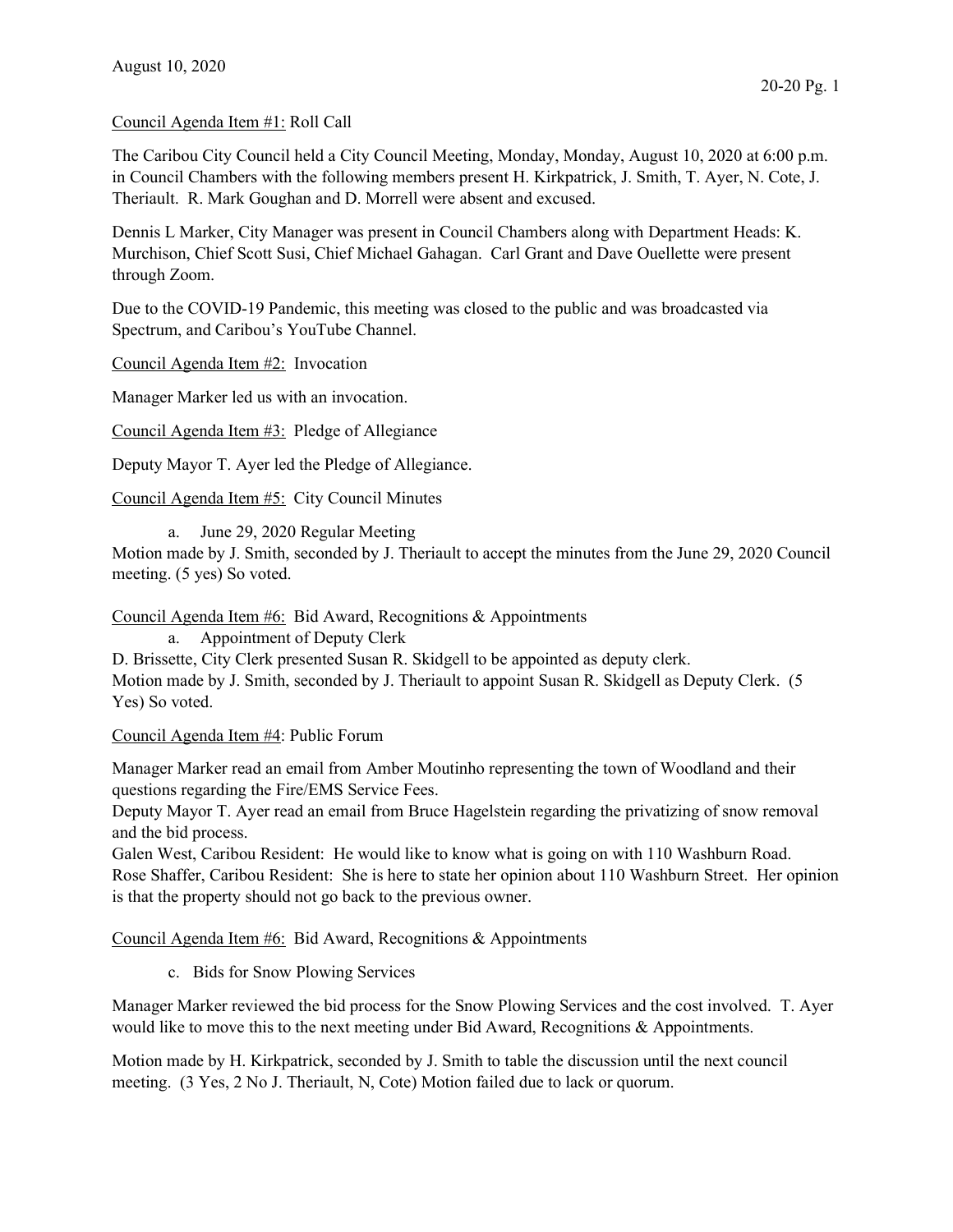Motion made by J. Theriault, seconded by N. Cote to not award the contract, accept the figures and leave the public works department with the plowing and keep it the way that it is. (2 Yes, 3 No H. Kirkpatrick, J. Smith, T. Ayer) Motion failed. No additional motions were presented for consideration.

 b. VFW Presentation of Appreciation to Fire/EMS and Police Departments Roger Felix and Dan Bruno of the Caribou VFW presented Chief Susi of Caribou Fire/Ambulance and Chief Gahagan of the Caribou Police Department each with framed artwork to display in their departments in appreciation of the departments for their commitment and dedication to our veterans, community and city.

## Council Agenda Item #7: Financials

a. Presentation of the 2019 Audit Report

Gisele MacDonald from Felch & Company gave a brief description of the 2019 Audit Report and highlighted some key points. It was a clean audit. The city is in good standing.

## Council Agenda Item #8: New Business

 a. Liquor License Renewal for Jade Palace Restaurant at 30 Skyway Drive Motion made by J. Theriault, seconded by H. Kirkpatrick to approve the renewal of the local liquor license for Jade Palace Restaurant located at 30 Skyway Drive. (5 Yes) So voted.

 b. Liquor License Extension for Mascoto's Italian Restaurant at 6 Center Street Motion made by H. Kirkpatrick, seconded by J. Theriault to approve the License Extension for Mascoto's Italian Restaurant at 6 Center Street. (5 Yes) So voted.

c. Façade Improvement Grant Program Guidelines

Manager Marker explained the possible changes to the Façade Improvement Grant Program Guidelines. He explained having a committee for the Façade Improvement Grant Program and the criteria that will be needed to get the grant.

 d. Discussion about Possible Action Regarding Sale of City Owned Property at 32 Fenderson Manager Marker suggested that this item be moved to executive session.

 e. Liquor License Extension Renewal for Northern Maine Brewing Company at 22 Main Street Motion made by J. Theriault, seconded by N. Cote to approve the Liquor License Extension Renewal for Northern Maine Brewing Company located at 22 Main Street. (5 Yes) So voted.

Manager Marker noted that an ordinance could be drafted so Administration can approve Liquor License renewals. The council consensus was that such an ordinance should be prepared.

Council Agenda Item #9: Old Business & Adoption of Ordinances and Resolutions

 a. Resolution 07-01-2020 A Resolution Amending the 2020 Expense & Capital Budget Motion made by H. Kirkpatrick, seconded by J. Smith to accept the resolution amending the 2020 Expense & Capital Budget. (3 Yes, 2 No J. Theriault, N. Cote) Motion failed due to lack of quorum.

b. Fire/EMS Station Roof Repair Project

Councilor H. Kirkpatrick, representing the Council sub-committee on building maintenance stated that it is suggested the the city go ahead with the repairs to the roof.

Manager Marker would coordinate a meeting time to get the process moving.

c. Sale of Tax Acquired Property at 110 Washburn Road

Manager Marker explained that a consent agreement was prepared that outlines the process of having the home inspected, estimates for the repairs, and a bond that would help to cover a portion of the work then it could be quit claimed back to the previous owner. If the work was not completed in the timeframe then